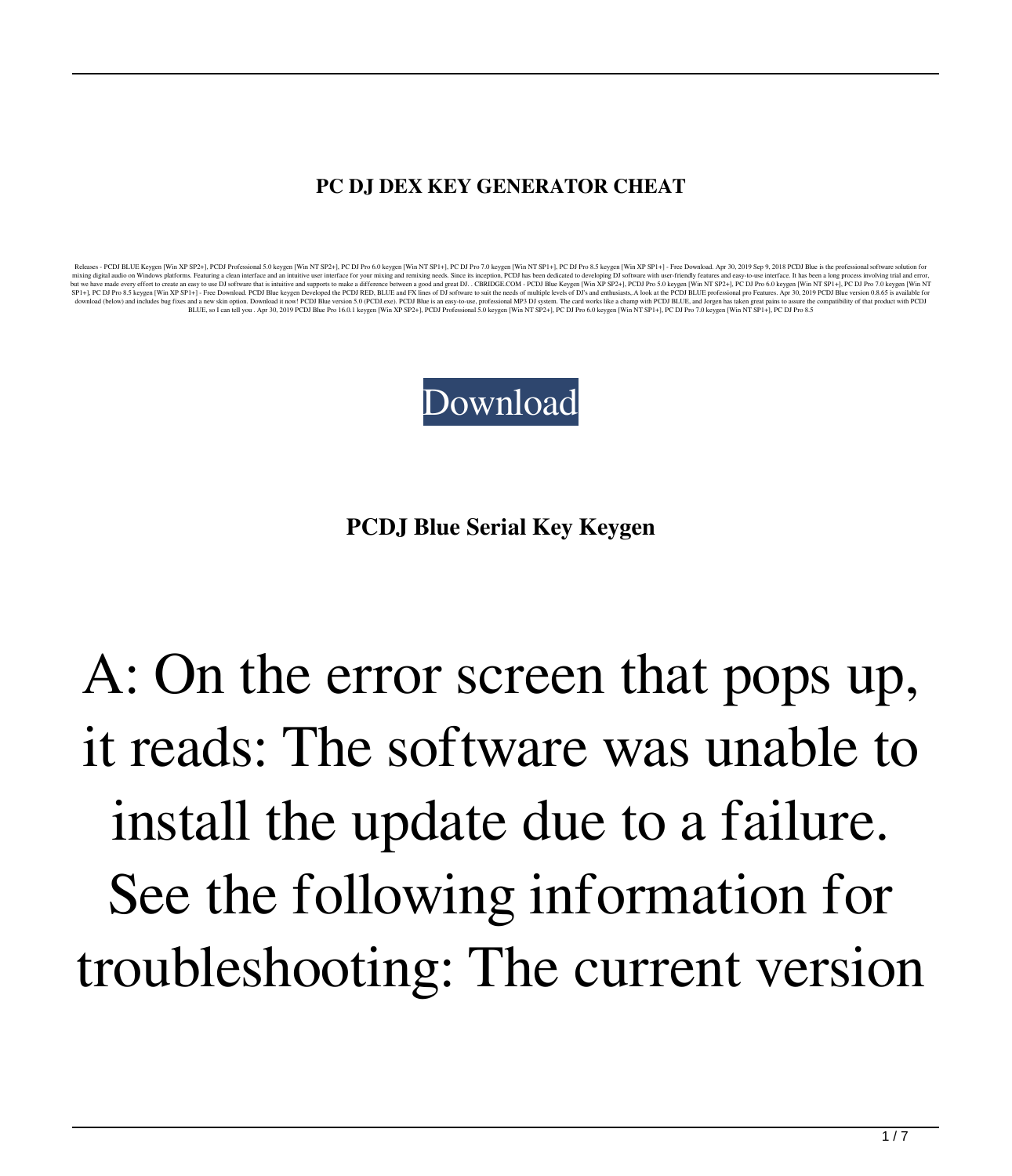does not match the version of the Microsoft .NET Framework. The current version is:. The following updates are required:. To install updates, try installing the.NET Framework updates from the Control Panel, see the.NET Framework article on how to download and install.NET Framework updates. You are seeing this message because the software could not install updates to the.NET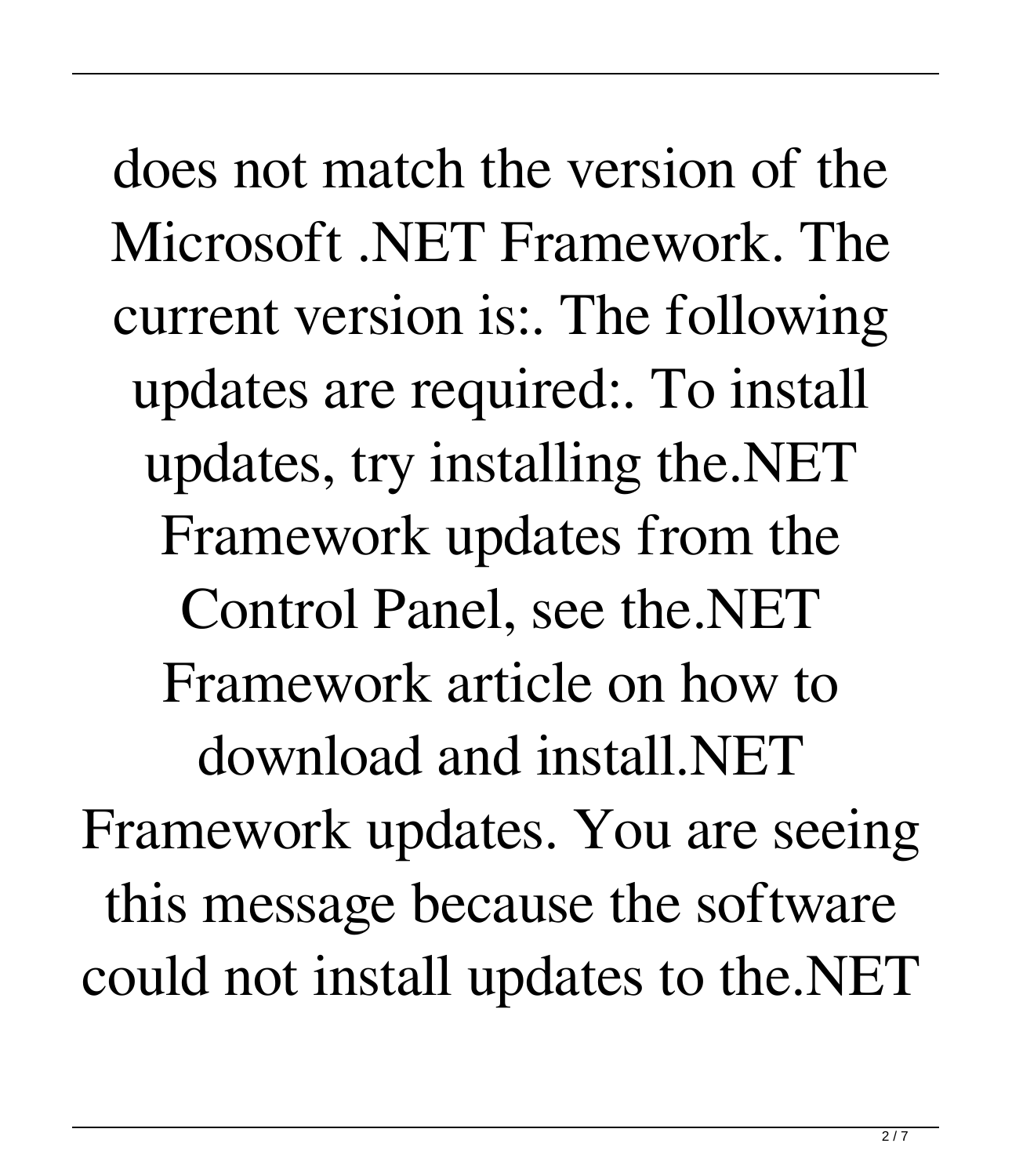Framework. Unfortunately, we cannot provide technical support for installing the.NET Framework. If this problem continues, the installation files for the update can be downloaded at The Microsoft.NET Framework is a set of libraries and programming APIs and it is required for a lot of applications to run properly. Every Microsoft Windows operating system since Windows 95 (not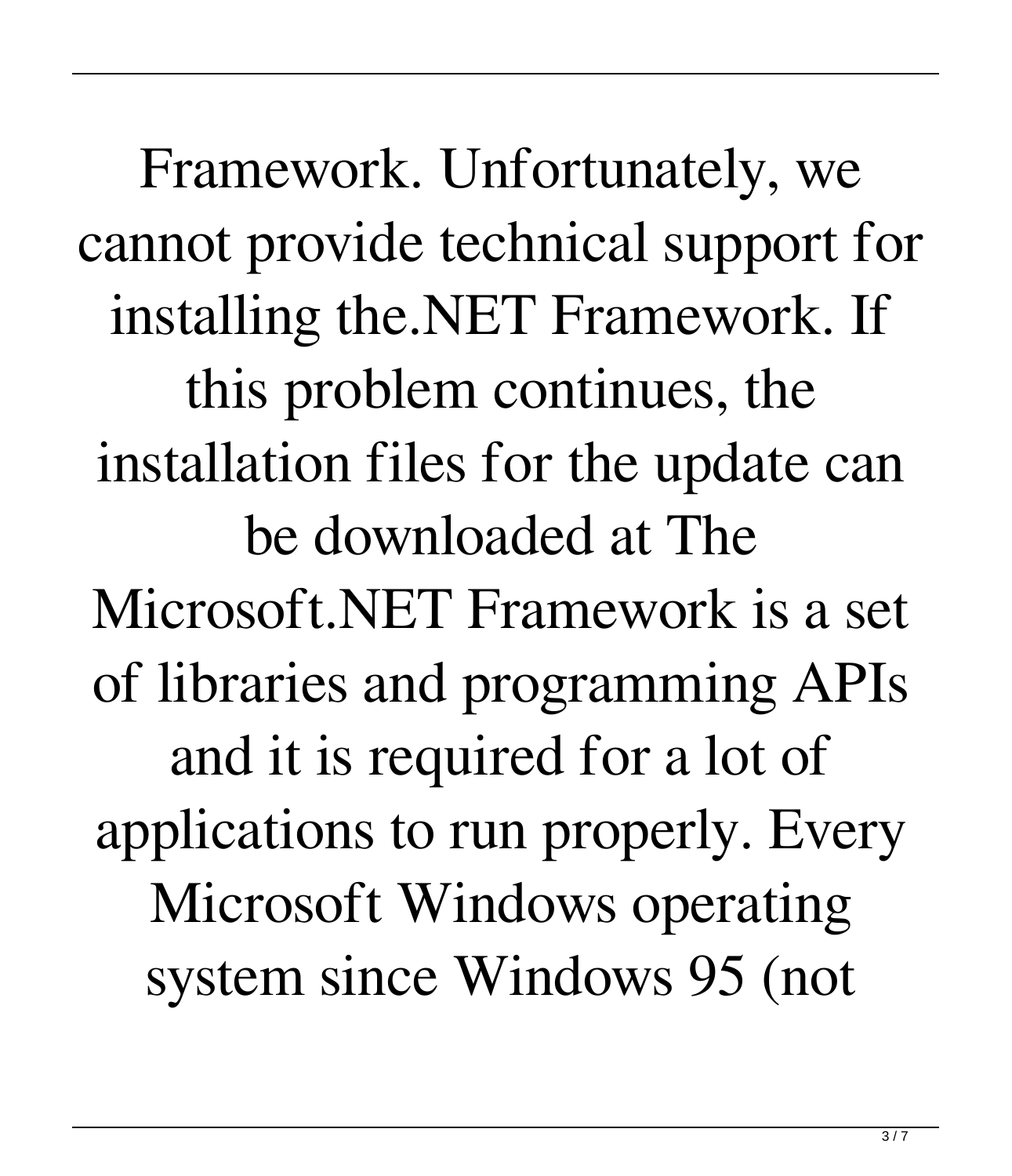including Windows CE) has included the.NET Framework. The.NET Framework contains some libraries that allow simple components to access and process.NET APIs. The.NET Framework is also a component that is required by other applications to run. At one time, you had to manually install the.NET Framework through the Windows Add or Remove Programs applet. In more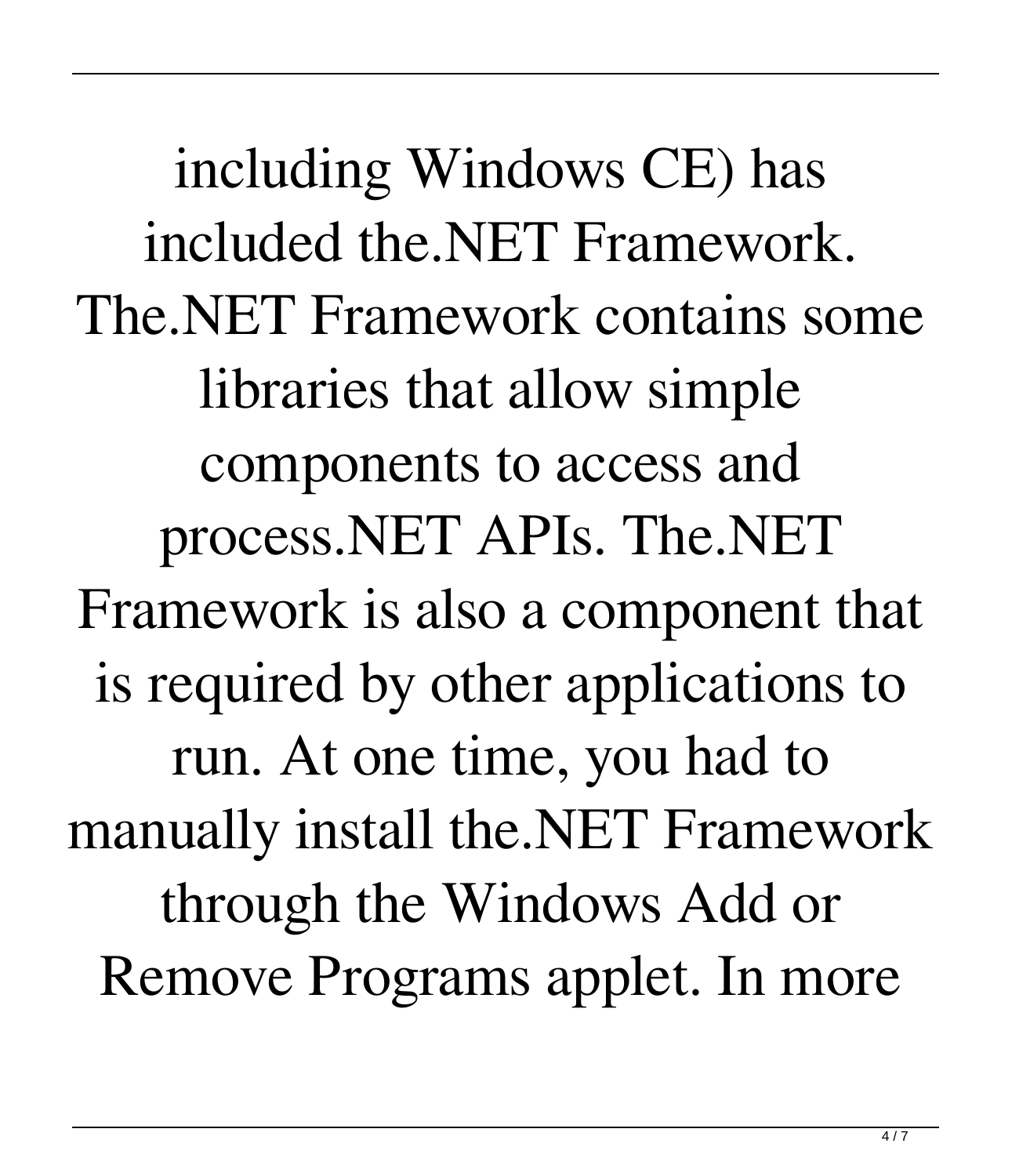recent versions of Windows, the.NET Framework has become a part of the Windows Installer. Therefore, it has been installed automatically by Windows when you have installed other components. However, the.NET Framework is not installed by default with Windows XP and Windows Server 2003 because it takes up too much space. In this case, you have to install the.NET Framework manually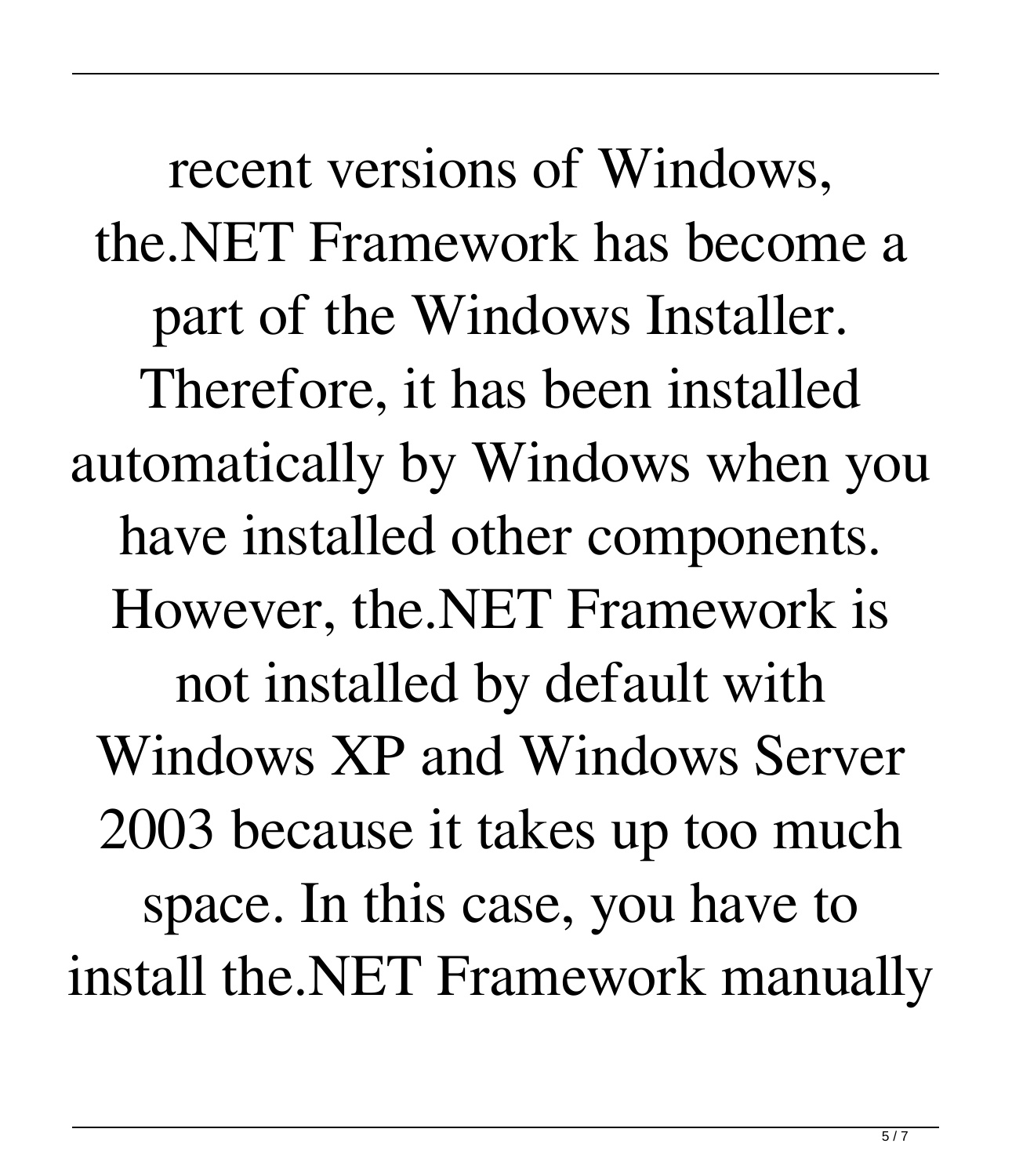through Windows Update. You can download the latest.NET Framework updates from Microsoft's Web site. According to the error message, your operating system is not properly set up to recognize the.NET Framework as an update. It needs to be installed and restarted. If you have more information, please post an edit to your question. Update That was not the issue. Someone uninstalled.NET Framework 4.6.1. Cristian Pache